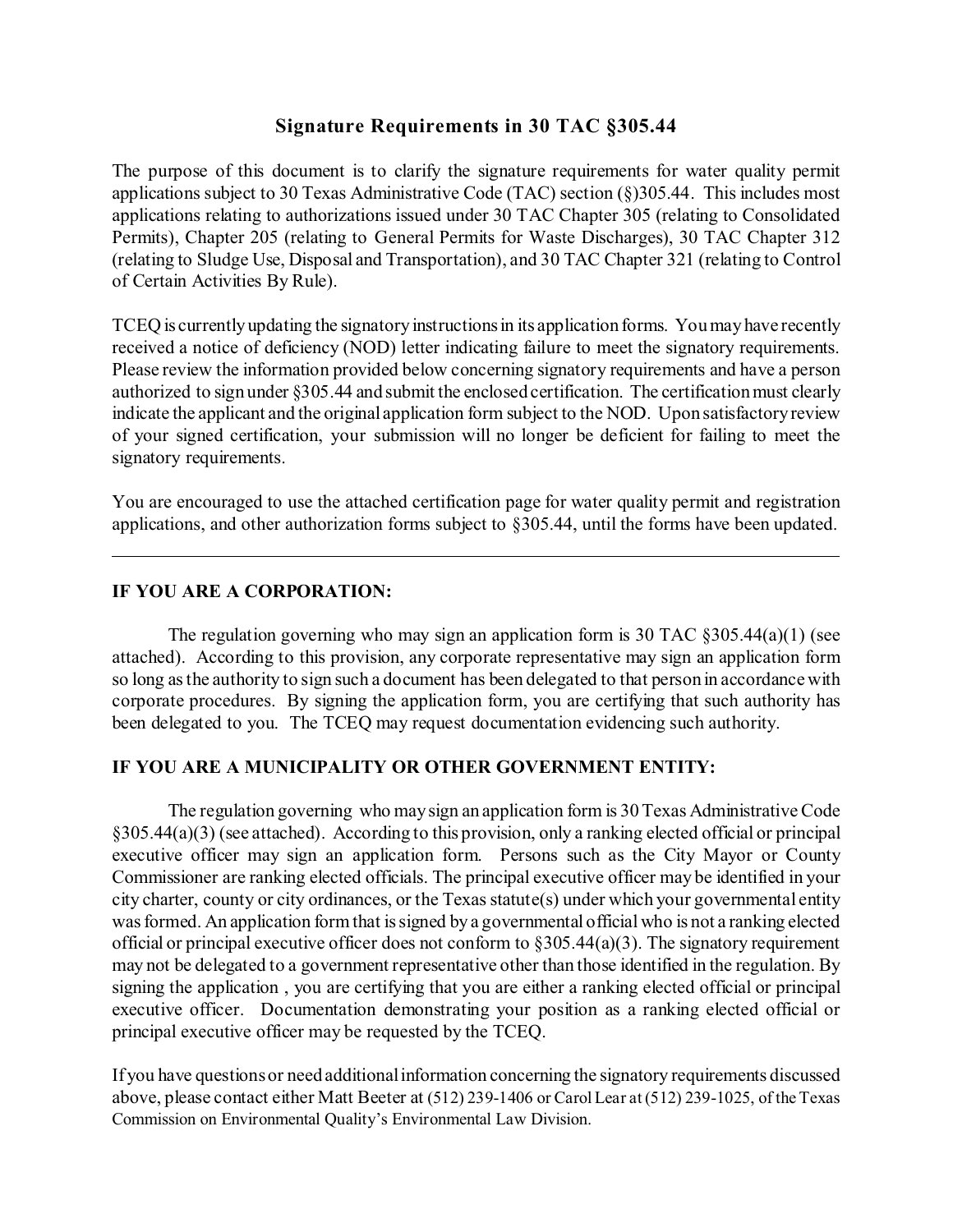# **30 Texas Administrative Code §305.44. Signatories to Applications.**

(a) All applications shall be signed as follows.

(1) For a corporation, the application shall be signed by a responsible corporate officer. For purposes of this paragraph, a responsible corporate officer means a president, secretary, treasurer, or vice-president of the corporation in charge of a principal business function, or any other person who performs similar policy or decision-making functions for the corporation; or the manager of one or more manufacturing, production, or operating facilities employing more than 250 persons or having gross annual sales or expenditures exceeding \$25 million (in second-quarter 1980 dollars), if authority to sign documents has been assigned or delegated to the manager in accordance with corporate procedures. Corporate procedures governing authority to sign permit or post-closure order applications may provide for assignment or delegation to applicable corporate positions rather than to specific individuals.

(2) For a partnership or sole proprietorship, the application shall be signed by a general partner or the proprietor, respectively.

(3) For a municipality, state, federal, or other public agency, the application shall be signed by either a principal executive officer or a ranking elected official. For purposes of this paragraph, a principal executive officer of a federal agency includes the chief executive officer of the agency, or a senior executive officer having responsibility for the overall operations of a principal geographic unit of the agency (e.g., regional administrator of the EPA).